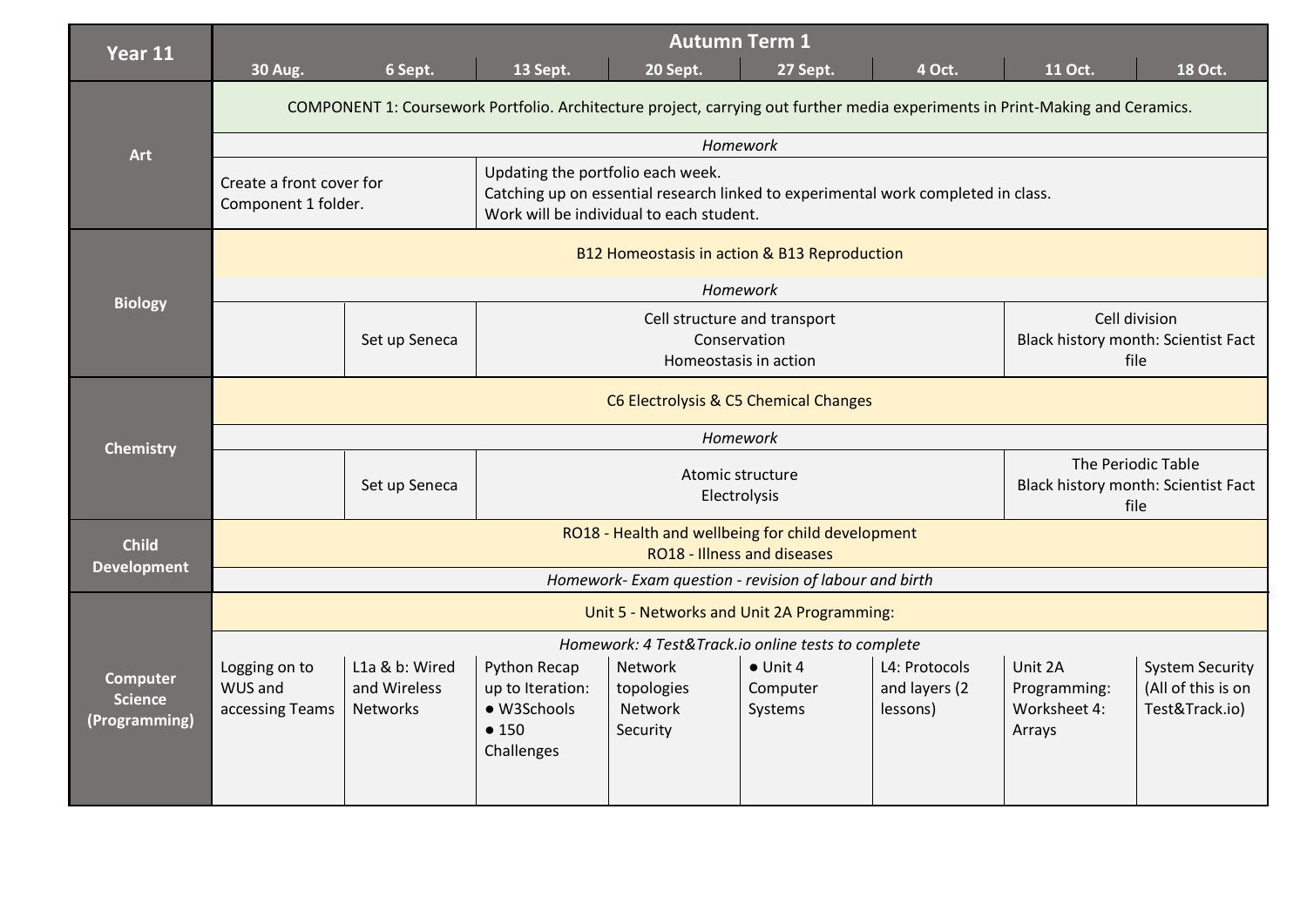| Dance          | Solo performance set phrase: Shift and section A of written paper.                                                                                                                                            |                                                             |                                                     |                                  |                                                                                                  |                                      |                                                              |                                      |  |  |
|----------------|---------------------------------------------------------------------------------------------------------------------------------------------------------------------------------------------------------------|-------------------------------------------------------------|-----------------------------------------------------|----------------------------------|--------------------------------------------------------------------------------------------------|--------------------------------------|--------------------------------------------------------------|--------------------------------------|--|--|
|                | Homework                                                                                                                                                                                                      |                                                             |                                                     |                                  |                                                                                                  |                                      |                                                              |                                      |  |  |
|                | <b>Practical rehearsal</b>                                                                                                                                                                                    |                                                             | Section A of paper                                  |                                  |                                                                                                  | Choreography research                |                                                              |                                      |  |  |
|                |                                                                                                                                                                                                               | Devising rehearsals and performances (Component 2.)         |                                                     |                                  |                                                                                                  |                                      |                                                              |                                      |  |  |
| <b>Drama</b>   |                                                                                                                                                                                                               |                                                             |                                                     |                                  | Homework                                                                                         |                                      |                                                              |                                      |  |  |
|                | Complete first draft of Section 1<br>and 2 (Devising Logbook.)                                                                                                                                                |                                                             | Section 1 and 2 improvements<br>(Devising Logbook.) |                                  | Complete notes sheet for Section 3<br>and Rehearsal Tracker.                                     |                                      | Complete notes sheet for Section 3<br>and Rehearsal Tracker. |                                      |  |  |
|                |                                                                                                                                                                                                               | <b>UNSEEN POETRY</b>                                        |                                                     |                                  |                                                                                                  |                                      |                                                              |                                      |  |  |
| <b>English</b> | Homework                                                                                                                                                                                                      |                                                             |                                                     |                                  |                                                                                                  |                                      |                                                              |                                      |  |  |
|                |                                                                                                                                                                                                               | <b>SPOKEN</b><br>LANGUAGE<br><b>FINAL PREP</b>              | <b>EE CUMMINGS</b><br><b>KEY WORDS</b>              | <b>EVAN JONES</b><br><b>TONE</b> | <b>ROBERT HULL</b><br><b>FROST</b>                                                               | <b>WIFRED OWEN</b><br><b>SIMILES</b> | <b>DH LAWRENCE</b><br><b>LAST LINES</b>                      | <b>WH AUDEN</b><br><b>REPETITION</b> |  |  |
|                | <b>Food Science and Non-Examined Assessment</b>                                                                                                                                                               |                                                             |                                                     |                                  |                                                                                                  |                                      |                                                              |                                      |  |  |
| Food           | Homework - exam questions revising content from last academic year                                                                                                                                            |                                                             |                                                     |                                  |                                                                                                  |                                      |                                                              |                                      |  |  |
|                | The science<br>behind food                                                                                                                                                                                    | Commencement of non-examined assessment -<br>research stage |                                                     |                                  | Practical work will be individual this term and will be based on the non-<br>examined assessment |                                      |                                                              |                                      |  |  |
| French         | To learn about school life: to discuss school subjects, uniform, school rules and how can the school be improved. The students will be able to express<br>opinions using a variety of expressions and tenses. |                                                             |                                                     |                                  |                                                                                                  |                                      |                                                              |                                      |  |  |
|                | Homework                                                                                                                                                                                                      |                                                             |                                                     |                                  |                                                                                                  |                                      |                                                              |                                      |  |  |
|                | To complete reading and listening<br>task to prepare for key assessment<br>Vocabulary learning: quizlet<br>(past paper)                                                                                       |                                                             |                                                     |                                  | To prepare answers on questions<br>Grammar sheet/quiz<br>about school life                       |                                      |                                                              |                                      |  |  |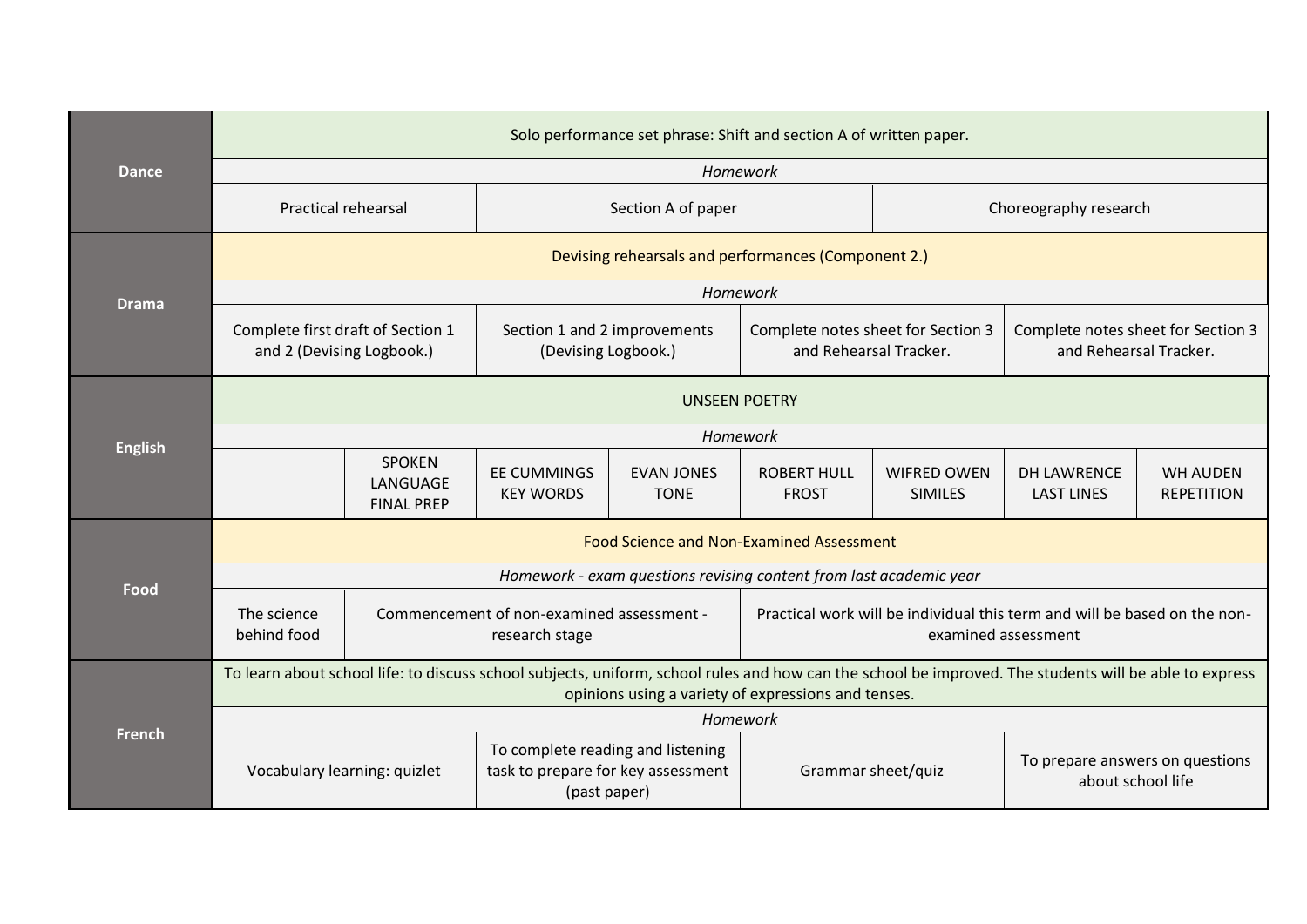| Geography       | Recap                                                                                   | The Challenge of Natural Hazards - Weather |                                              |                                                                     | <b>Rivers and</b><br><b>Urban Issues</b><br>and Challenges<br>revision and<br>assessment | The Challenge of Natural Hazards -<br><b>Climate Change</b>              |                                                                      | <b>TBC</b>                                |  |
|-----------------|-----------------------------------------------------------------------------------------|--------------------------------------------|----------------------------------------------|---------------------------------------------------------------------|------------------------------------------------------------------------------------------|--------------------------------------------------------------------------|----------------------------------------------------------------------|-------------------------------------------|--|
|                 | Homework                                                                                |                                            |                                              |                                                                     |                                                                                          |                                                                          |                                                                      |                                           |  |
|                 | Urban Issues and Challenges Revision                                                    |                                            |                                              |                                                                     | <b>Tectonic Hazards revision</b><br><b>Rivers revision</b>                               |                                                                          |                                                                      | Revision quiz                             |  |
|                 |                                                                                         | Typography                                 |                                              |                                                                     |                                                                                          |                                                                          |                                                                      |                                           |  |
| <b>Graphics</b> |                                                                                         |                                            |                                              | Homework                                                            |                                                                                          |                                                                          |                                                                      |                                           |  |
|                 | Watch a range of YouTube artists<br>videos and subscribe to ones you<br>like            |                                            | Photographing typography                     |                                                                     | Object Based typography                                                                  |                                                                          | Creative lettering design                                            |                                           |  |
|                 | <b>Assessment Revision &amp; Germany</b>                                                |                                            |                                              |                                                                     |                                                                                          |                                                                          |                                                                      |                                           |  |
| <b>History</b>  | Homework                                                                                |                                            |                                              |                                                                     |                                                                                          |                                                                          |                                                                      |                                           |  |
|                 | Assessment Revision: Cold War &<br>Elizabeth                                            |                                            | Assessment Revision: Cold War &<br>Elizabeth | Cold War Revision task: Grand<br>Alliance conferences               |                                                                                          | Elizabeth Revision Task: Why were<br>the Catholics a threat?             |                                                                      |                                           |  |
| <b>BTEC ICT</b> | Component 2, Learning Aim B:<br><b>Collecting, Presenting and Interpreting Data</b>     |                                            |                                              |                                                                     |                                                                                          |                                                                          |                                                                      |                                           |  |
|                 | Homework: Only include the 1 piece of formally assessed homework                        |                                            |                                              |                                                                     |                                                                                          |                                                                          |                                                                      |                                           |  |
|                 | Logging on to<br>Learning MS Excel: How 2Excel<br>WUS and<br>project<br>accessing Teams |                                            |                                              | B1 Data processing methods - 07<br><b>Data Manipulation Methods</b> |                                                                                          | <b>B1 Data</b><br>processing<br>methods - Other<br>Processing<br>Methods | <b>B1 Data</b><br>processing<br>methods -<br>Presentation<br>Methods | Learning aim B:<br>assessment<br>practice |  |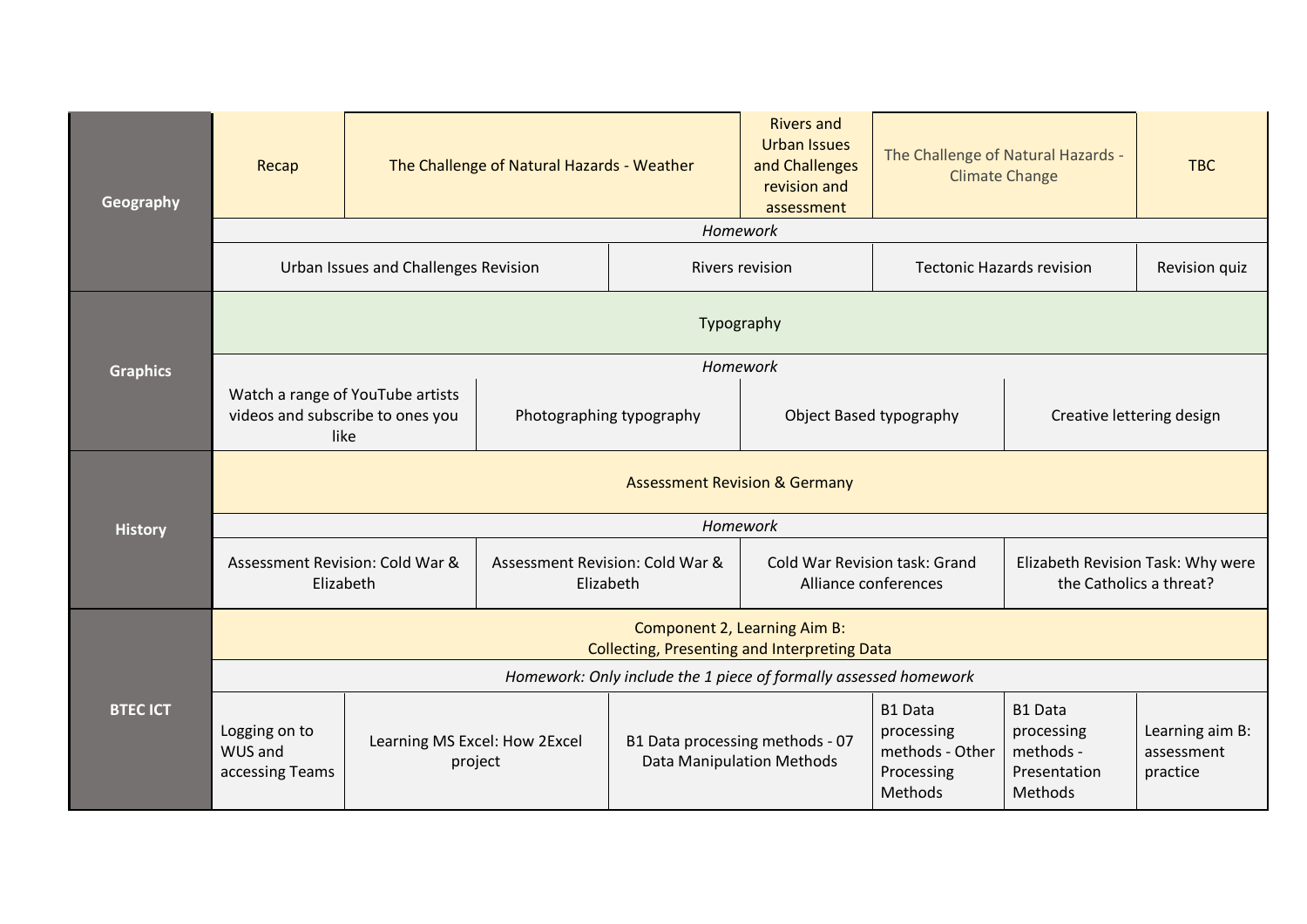|                                   | Algebra 8                                                                                                                                                                                                                                                                                          |                                                                                                                           | <b>Probability and Statistics 3</b>                                                                                 |                                                                                                            |  |  |  |  |
|-----------------------------------|----------------------------------------------------------------------------------------------------------------------------------------------------------------------------------------------------------------------------------------------------------------------------------------------------|---------------------------------------------------------------------------------------------------------------------------|---------------------------------------------------------------------------------------------------------------------|------------------------------------------------------------------------------------------------------------|--|--|--|--|
| <b>Maths Higher</b>               | Homework                                                                                                                                                                                                                                                                                           |                                                                                                                           |                                                                                                                     |                                                                                                            |  |  |  |  |
|                                   | Algebra 8                                                                                                                                                                                                                                                                                          |                                                                                                                           | <b>Probability and Statistics 3</b>                                                                                 |                                                                                                            |  |  |  |  |
|                                   | Algebra 4                                                                                                                                                                                                                                                                                          |                                                                                                                           | Ratio and proportion 6                                                                                              |                                                                                                            |  |  |  |  |
| <b>Maths</b><br><b>Foundation</b> |                                                                                                                                                                                                                                                                                                    | Homework                                                                                                                  |                                                                                                                     |                                                                                                            |  |  |  |  |
|                                   | Algebra 4                                                                                                                                                                                                                                                                                          |                                                                                                                           | Ratio and proportion 6                                                                                              |                                                                                                            |  |  |  |  |
|                                   | COMPONENT 2 - Apply media production skills and techniques - Learning Aim A<br>Students will apply relevant media production skills and techniques through the following media practices:<br>pre-production, production and post-production when reworking extracts of an existing media products. |                                                                                                                           |                                                                                                                     |                                                                                                            |  |  |  |  |
| <b>Media Studies</b>              | Homework                                                                                                                                                                                                                                                                                           |                                                                                                                           |                                                                                                                     |                                                                                                            |  |  |  |  |
| <b>Music</b>                      | Log and review your filming shots,<br>are there any shots you need to<br>capture again?                                                                                                                                                                                                            | Focus on editing your shots<br>together, applying key editing<br>techniques including music,<br>transitions and graphics. | Complete any outstanding pre-<br>production that is not complete.<br>This includes the storyboard and<br>shot list. | Complete the skill portfolio,<br>ensuring every skill is reflected on<br>alongside images and screenshots. |  |  |  |  |
|                                   | Film Music. coursework composition. Motifs or progressions                                                                                                                                                                                                                                         |                                                                                                                           |                                                                                                                     |                                                                                                            |  |  |  |  |
|                                   | Homework                                                                                                                                                                                                                                                                                           |                                                                                                                           |                                                                                                                     |                                                                                                            |  |  |  |  |
|                                   | Coursework composition using Noteflight, exam style listening questions with relation to film music, written log showing practice on<br>their instrument.                                                                                                                                          |                                                                                                                           |                                                                                                                     |                                                                                                            |  |  |  |  |
| <b>PE - Core</b>                  | <b>Induction &amp; Fitness Test</b>                                                                                                                                                                                                                                                                |                                                                                                                           | Rugby, Basketball, Netball, Badminton                                                                               |                                                                                                            |  |  |  |  |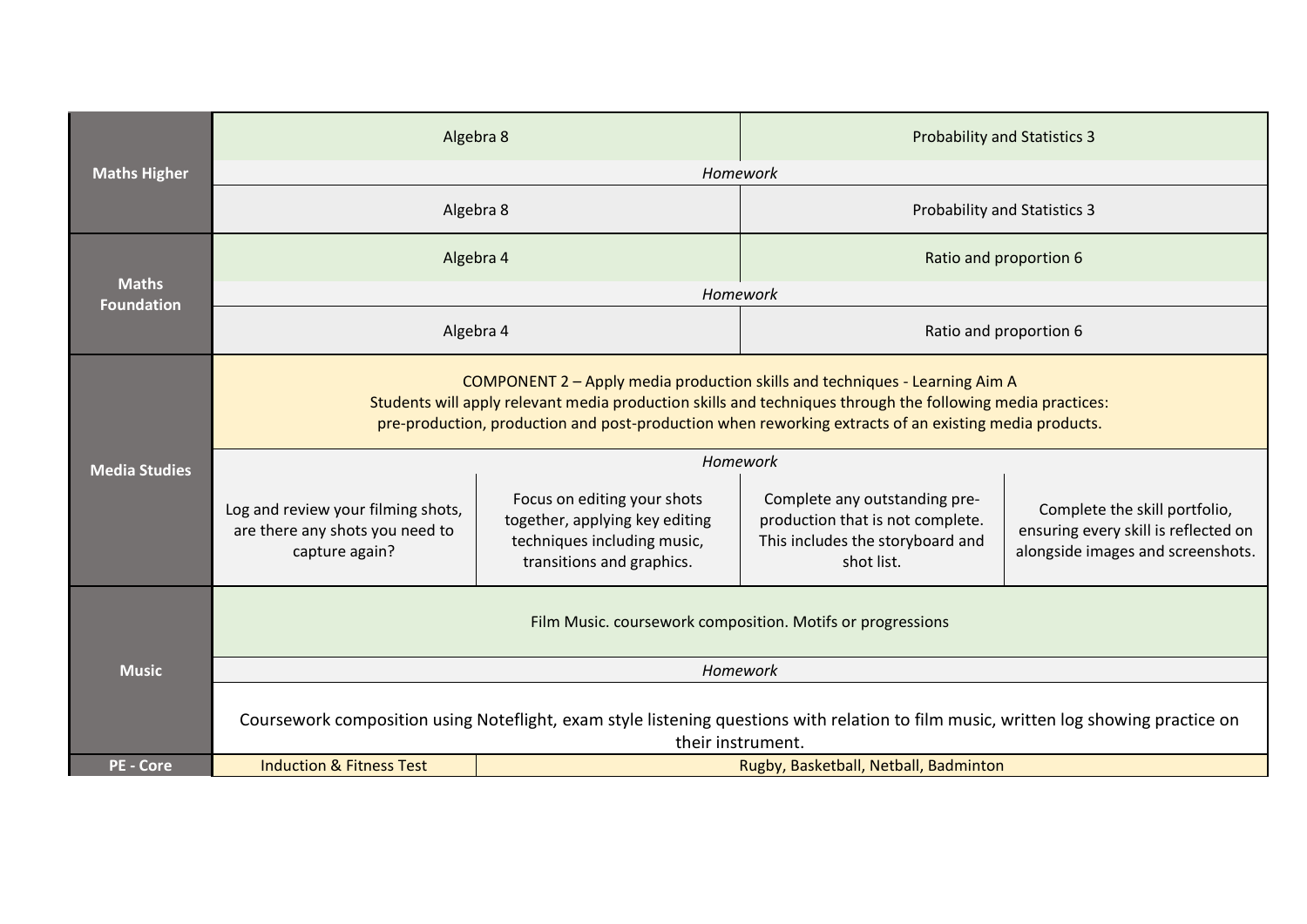| PE - Qual                         | Recap on Z tags and Starting Unit 3                                                                                          |               | Unit 3 Assignment 1                                                                                             | Unit 2 -<br>Muscular<br>System                           | Unit 2 - Skeletal<br>System                                                          |                       |  |  |  |
|-----------------------------------|------------------------------------------------------------------------------------------------------------------------------|---------------|-----------------------------------------------------------------------------------------------------------------|----------------------------------------------------------|--------------------------------------------------------------------------------------|-----------------------|--|--|--|
|                                   | P11 Force and Pressure & P12 Wave Properties                                                                                 |               |                                                                                                                 |                                                          |                                                                                      |                       |  |  |  |
| <b>Physics</b>                    | Homework                                                                                                                     |               |                                                                                                                 |                                                          |                                                                                      |                       |  |  |  |
|                                   | Set up Seneca                                                                                                                |               | Conservation & dissipation of energy:<br>Forces & pressure                                                      |                                                          | Energy transfer by heating<br>Black history month: Scientist Fact<br>file            |                       |  |  |  |
|                                   |                                                                                                                              |               | NEA: Students will be working on sections 1, 2 and 3 of their externally set coursework project.                |                                                          |                                                                                      |                       |  |  |  |
|                                   |                                                                                                                              |               | Homework                                                                                                        |                                                          |                                                                                      |                       |  |  |  |
| <b>Product Design</b>             | NEA Section 1 - personal target<br>from checklist                                                                            |               | NEA Section 2 - Design Brief<br>NEA Section 3 - Initial ideas, x10<br>NEA Section 2 - Specification<br>sketches |                                                          | NEA section 3 - card modelling, x4                                                   |                       |  |  |  |
| <b>PSHE</b>                       | Careers: This will follow on from year 10 and give the year 11s the opportunity to explore the range of options for post 16. |               |                                                                                                                 |                                                          |                                                                                      |                       |  |  |  |
|                                   | Religion and life/ Religion, peace and conflict                                                                              |               |                                                                                                                 |                                                          |                                                                                      |                       |  |  |  |
|                                   | Homework                                                                                                                     |               |                                                                                                                 |                                                          |                                                                                      |                       |  |  |  |
| <b>RE / Philosophy</b>            | 12 mark exam question on animal<br>testing                                                                                   |               | End of topic revision using mind<br>map, work booklet and GCSE Pod                                              | Literacy homework.<br>Definitions/spellings of key terms |                                                                                      | Knowledge recall quiz |  |  |  |
| <b>Combined</b><br><b>Science</b> | Adaptations, interdependence & competition<br><b>Structure &amp; bonding</b>                                                 |               |                                                                                                                 |                                                          |                                                                                      |                       |  |  |  |
|                                   | Homework:                                                                                                                    |               |                                                                                                                 |                                                          |                                                                                      |                       |  |  |  |
|                                   |                                                                                                                              | Set up Seneca | Atomic structure<br>Conservation<br>Structure & bonding<br>Adaptations, interdependence & competition           |                                                          | <b>Organising Animals and Plants:</b><br>Black history month: Scientist Fact<br>file |                       |  |  |  |